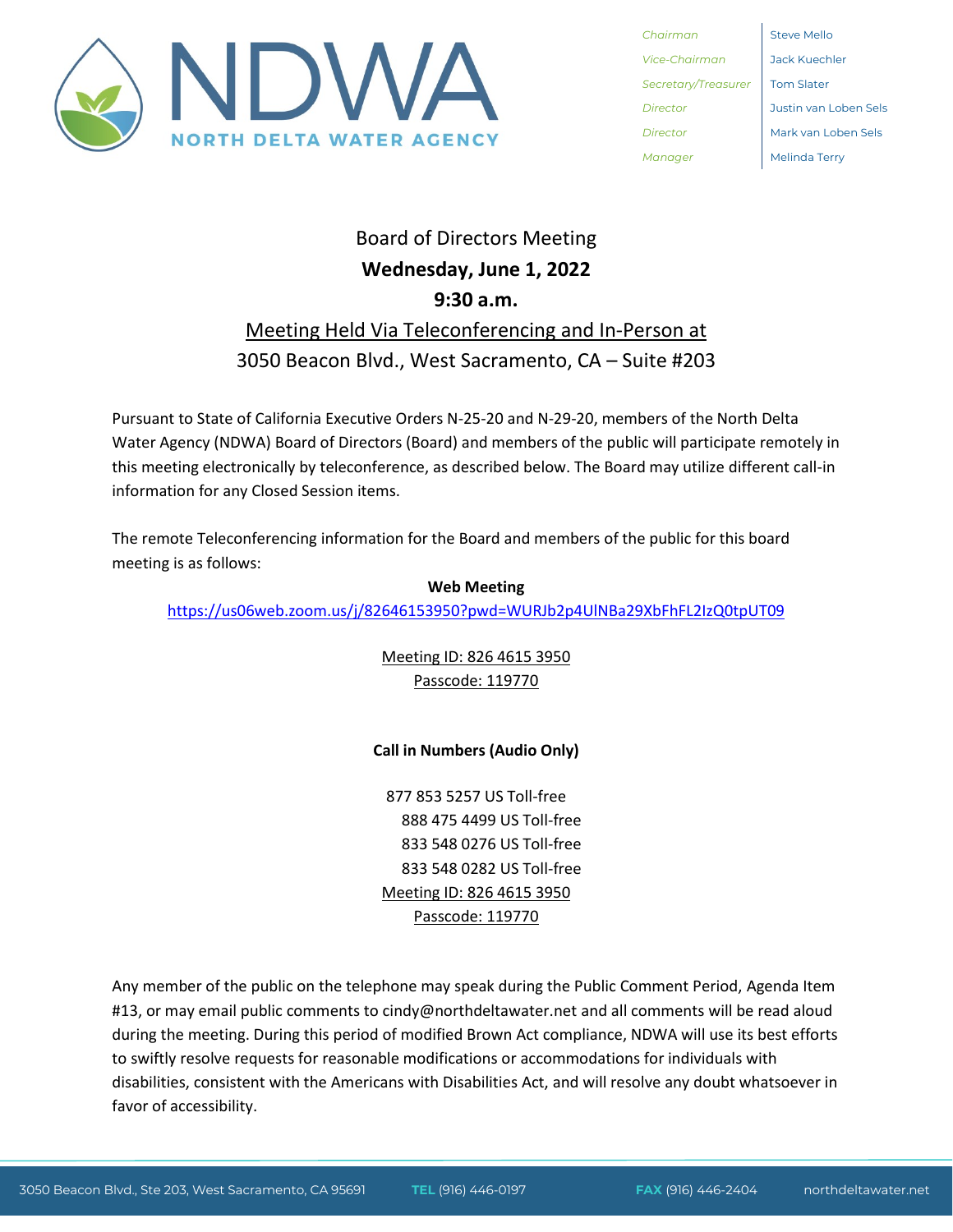### **AGENDA**

## *\*\*\* Note: Action may be taken on any item listed on this agenda \*\*\**

#### **1. Call to Order**

*Steve Mello, Chairman*

#### **2. Closed Session**

- A. CONFERENCE WITH LEGAL COUNSEL: EXISTING LITIGATION (one item)
	- The Board will meet in Closed Session with legal counsel to discuss the following item:
		- i. Litigation regarding WaterFix Environmental Impact Report under CEQA. (Gov. Code 54956.9(d)(1))

#### **3. Closed Session Report**

*Steve Mello, Chairman*

A. Reconvene Open Session and provide summary of any action taken by the Board on items discussed with legal counsel in Closed Session.

#### **4. Approval of Minutes**

*Steve Mello, Chairman*

- A. ACTION: Approve May 4, 2022, Board Meeting Minutes.
- B. ACTION: Approve Special Board Meeting Minutes for informational drought briefing on May 26, 2022.

#### **5. Approval of Resolution**

*Steve Mello, Chairman*

A. Consider Adoption of Resolution Authorizing Extension of Remote Board Meetings.

#### **6. Approval of FY 2022-23 Budget**

*Cindy Tiffany, Assistant Manager*

- A. Presentation of Financial Statements.
- B. Discuss and Approve Fiscal Year 2022-23 Budget.
- C. Disclose employee compensation.

#### **7. Adoption of the FY 2022-23 Assessment Rate**

*Steve Mello, Chairman*

- A. Approve Resolution Adoption of 2022-23 Agency Assessment Rate and Inflation Adjustment.
- B. Approve Resolution Requesting Yolo County Collect NDWA Assessment on Property Tax Roll.